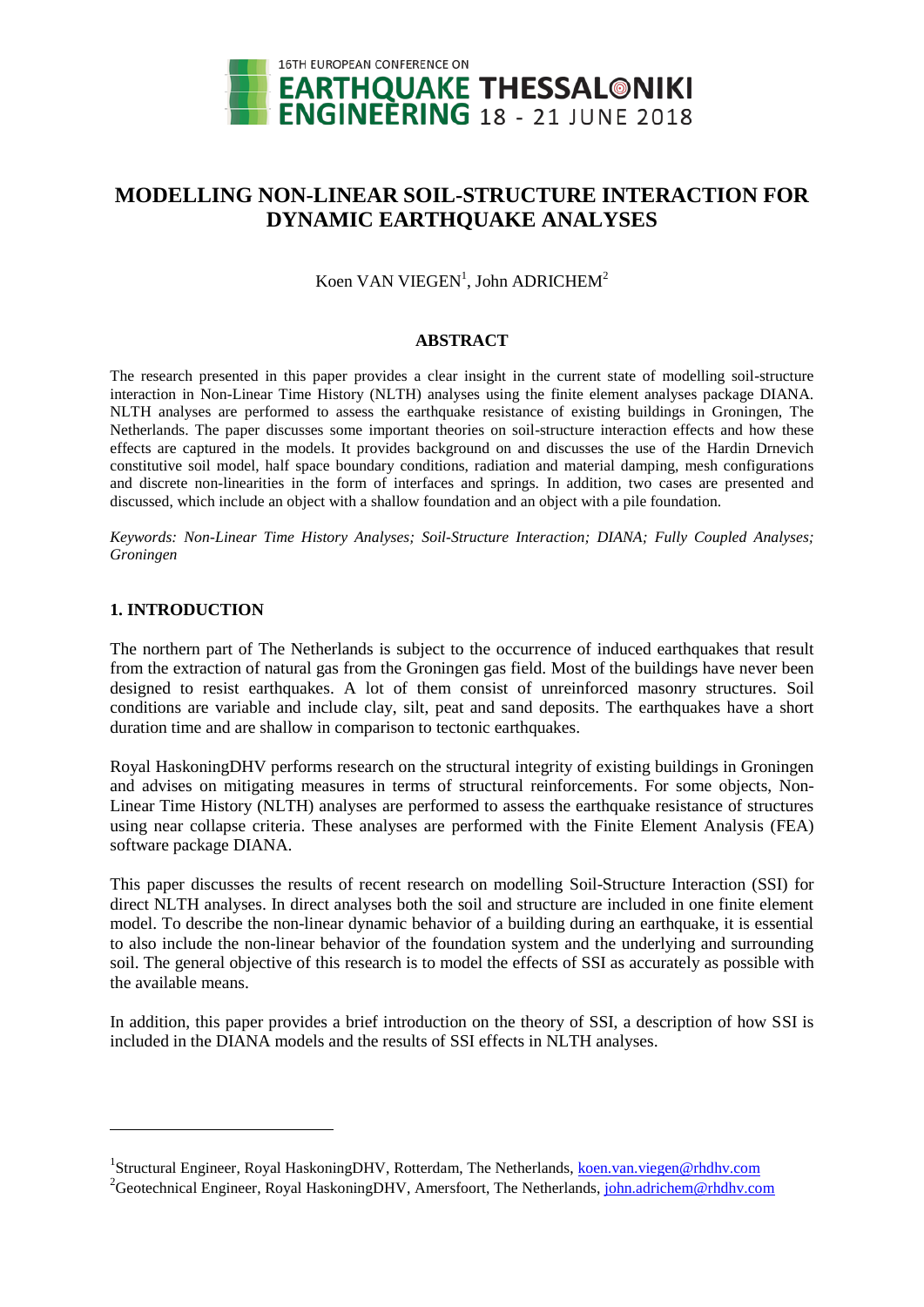# **2. SOIL-STRUCTURE INTERACTION**

Soil-structure interaction, as described throughout this paper, is the dynamic interaction between a building structure, its foundation and the underlying and surrounding soil during an earthquake. SSI effects can be differentiated into inertial interaction effects, kinematic interaction effects and the deformations of the foundation elements. In NLTH analyses it is essential to capture these effects to obtain realistic behavior of the structure and foundation.

# *2.1 Inertial interaction*

The effects of inertial soil-structure interaction can be explained by comparing a fixed base analysis with a flexible base analysis. A fixed base consists of rigid supports. A flexible base incorporates the stiffness and damping properties of the soil and foundation elements. Two phenomena can be observed when comparing a fixed base analysis with a flexible base analysis: period lengthening of the complete system and change of frequency dependent damping.

The period lengthening of the system occurs because the translational and rotational stiffness decreases when the stiffness of the soil and the foundations elements are incorporated in the analyses. This causes a shift in the spectral response of the building. The damping for the entire system will be higher for a flexible base than for a fixed base analysis, resulting in an overall lower response of the structure. Two types of damping are responsible for this higher damping ratio: material damping and radiation damping. (NEHRP 2012)

# *2.2 Kinematic interaction*

During an earthquake, stiff foundation elements in a softer soil cause different motions at foundation level when compared to free-field motions. This results in a kinematic interaction between the structure and the soil. Effects that cause this deviation are base slab averaging and embedded effects.

Base slab averaging can occur when foundations are so large and stiff that they level out the motions of the earthquake. This is comparable to what happens to a large vessel on ocean waves. The motions of the vessel are averaged by the vessels stiffness.

Basements, foundation piles and almost all shallow foundations are embedded in the soil and cause kinematic interaction during an earthquake. Theory states that foundation-level motions are reduced, because ground motions generally reduce with depth below the free surface. In Groningen however, very soft layers in the top of the soil profile may cause damping. This may result in higher motions at deeper levels than at free-field levels, in which case the response at foundation level would also be higher. Finally, kinematic interaction between the soil and piles can cause damage to the piles. (NEHRP 2012)

### *2.3 Foundation deformations*

The stiffness of the foundation is an essential part of soil-structure interaction in NLTH analyses. It influences global and local effects of SSI. Globally, it determines the period lengthening of the system, as discussed in section 2.1, and therefore the response of the building at base level. Locally, it has its effects on the distribution of forces in the building's structure. This is illustrated by a small example.

Imagine a shear wall in a building. Due to its stiffness, it is likely the wall is subject to large horizontal forces during an earthquake. These forces are transferred to the foundation. If the foundation fails as a result, the wall will undergo displacement, changing the entire force distribution in the building. In an ordinary situation, one could design a foundation such that it will be able to withstand these forces. However, in the case of an existing building the foundation is already present. Therefore, when performing an NLTH analyses for an existing building, the maximum capacity of the foundation and its stiffness must be an input value of the model.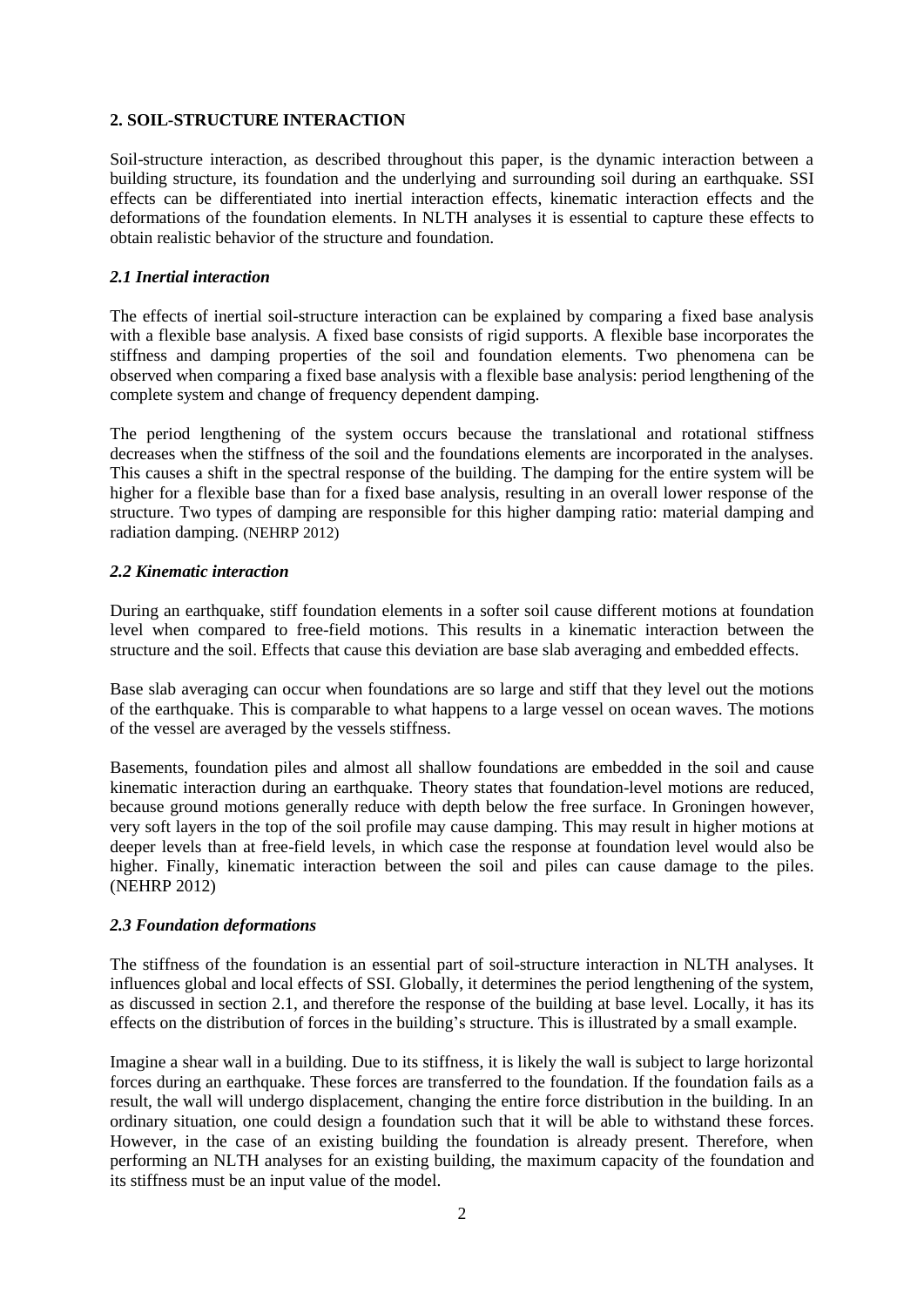# **3. MODELLING NLTH ANALYSES IN DIANA**

DIANA is a finite elements analyses software package. It provides constitutive models for structural and geotechnical non-linear dynamic analyses. Therefore, it is possible to perform direct analyses of an earthquake. [Figure 1](#page-2-0) shows a non-linear DIANA model of a building structure and a soil block. The purpose of these direct analyses is to include three types of behavior in the analyses: the non-linear ground response, the non-linear behavior of the structure and soil-structure interaction.



Figure 1. Typical non-linear DIANA model of a building structure and a soil block.

#### <span id="page-2-0"></span>*3.1 Non-linear ground response*

The non-linear ground response is obtained with a soil block. The soil block consists of a 3D soil block on top of a 1D soil column, see [Figure 1.](#page-2-0) The purpose of this column is to reduce the number of elements and computation time of the analyses.

### *3.1.1 Hardin Drnevich Soil Model*

DIANA incorporates the Hardin-Drnevich constitutive model to model the dynamic response of a soil column in earthquake conditions. The Hardin-Drnevich constitutive model is a linear elastic soil model with a non-linear shear stress - shear strain relationship. As a result, it can reliably model the propagation of earthquake waves through the soil mass, where hysteresis in shear results in damping during cyclic loading, but it does not capture non-linear behavior in compression and tension. The Hardin-Drnevich model behaves according to the so-called extended Masing rules:

- For initial loading, the shear stress strain relationship is prescribed by a backbone curve.
- When reloading or unloading from the initial loading occurs, the shear stress-strain relationship forms a loop, which is obtained by scaling the backbone curve by a factor two.
- If the previous maximum shear strain is exceeded, the shear stress strain relationship again follows the backbone curve.
- If the hysteresis loop intersects a previous loading or unloading curve, the shear stress strain relationship follows that previous curve.

In the Hardin–Drnevich model, the relationship between shear stress  $\tau$  and shear strain  $\gamma$  is defined by: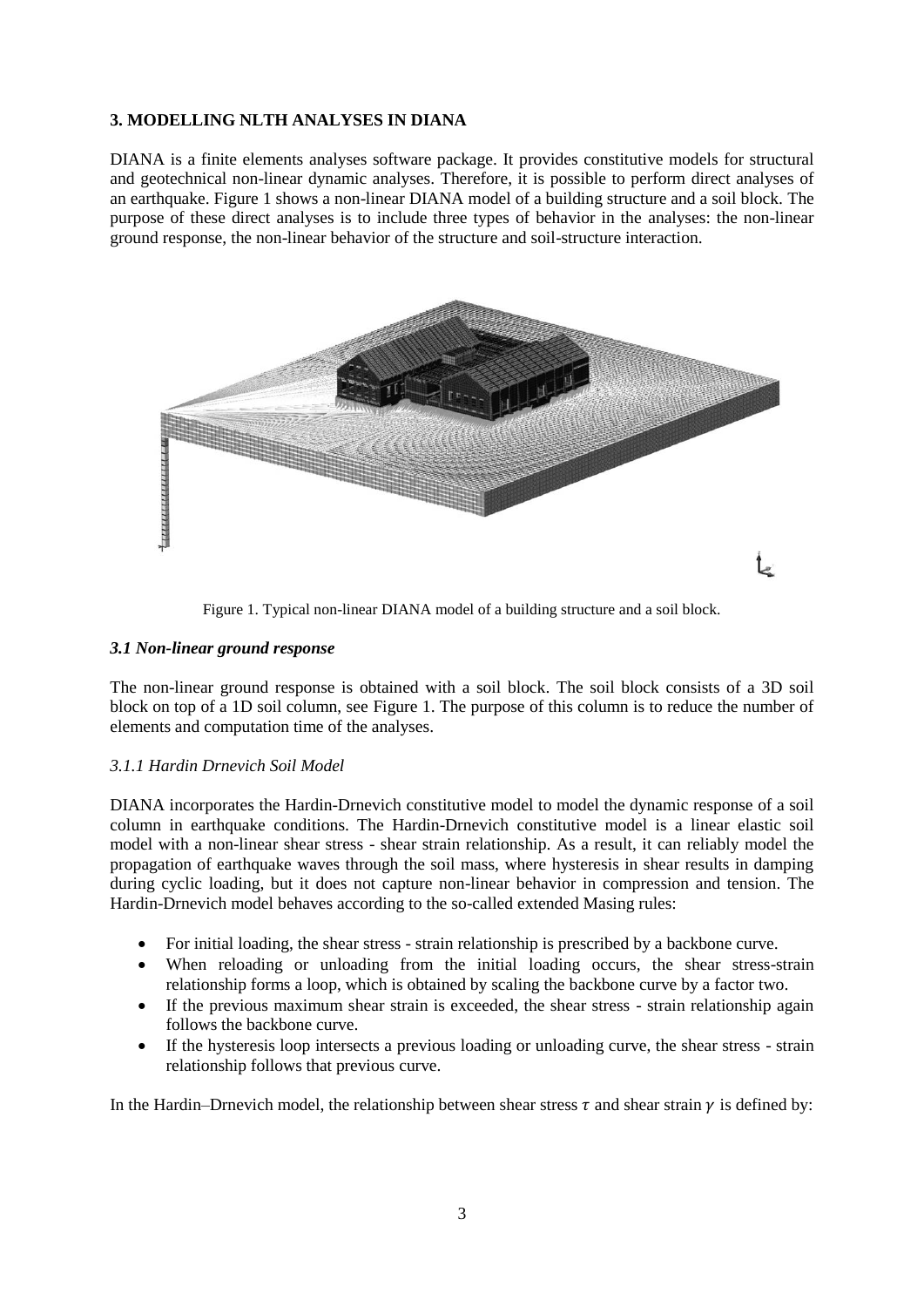$$
\tau = \frac{G_{max} \gamma}{1 + \frac{\gamma}{\gamma_r}}
$$
 (1)

in which  $\gamma_r$  represents the characteristic shear strain. The maximum tangent shear modulus  $G_{max}$  is calculated from:

$$
G_{max} = \frac{E}{2(1+v)}
$$
 (2)

where E and v are the initial Young's modulus and Poisson's ratio, respectively. The normal stress – strain relationship is fully linear and defined by:

$$
\sigma = \frac{E}{\varepsilon} \tag{3}
$$

The advantage of the Hardin-Drnevich soil model is that it converges relatively quickly in numerical calculations. The main disadvantage is that it is unable to describe realistic elasto-plastic soil behavior:

- Compression gives an elastic response only based on the defined Young's modulus. There is no explicit shear strength criterium;
- No difference is made between the soil response in compression or tension, although soil can absorb no or only a small amount of tension;
- The shear stress strain relationship is hyperbolic and approaches a limiting undrained shear strength at large strains as defined in the backbone curve. The parameters are defined beforehand and are not dependent on the normal stress conditions in the model. This not a problem for 1D ground response analyses, but it is for a coupled analysis where the dynamic behavior of a structure influences the stress conditions in the soil.

Because of the limitations of the Hardin-Drnevich soil model, all non-linear soil behavior at the foundation interface must be modelled in a discrete manner. This can be achieved by applying interface elements with non-linear properties between foundation elements and the soil.

#### *3.1.2 Half space boundary conditions*

Half space boundary conditions are introduced to prevent waves from reflecting at the edges of the soil block. Two types of boundary conditions are distinguished: spring-dampers and tyings.

At the bottom of the soil block a spring and a damper are placed in x-, y- and z-direction. The spring stiffness and damper properties are determined according to Lysmer and Kuhlemeyer (1969). The formulas for the horizontal damper constant  $(c_h)$ , vertical damper constant  $(c_v)$ , horizontal spring stiffness  $(k_h)$  and vertical spring stiffness  $(k_v)$  are presented below.

$$
c_h = v_s \rho A \tag{4}
$$

$$
c_v = v_p \rho A \tag{5}
$$

$$
k_h \cong 0 \tag{6}
$$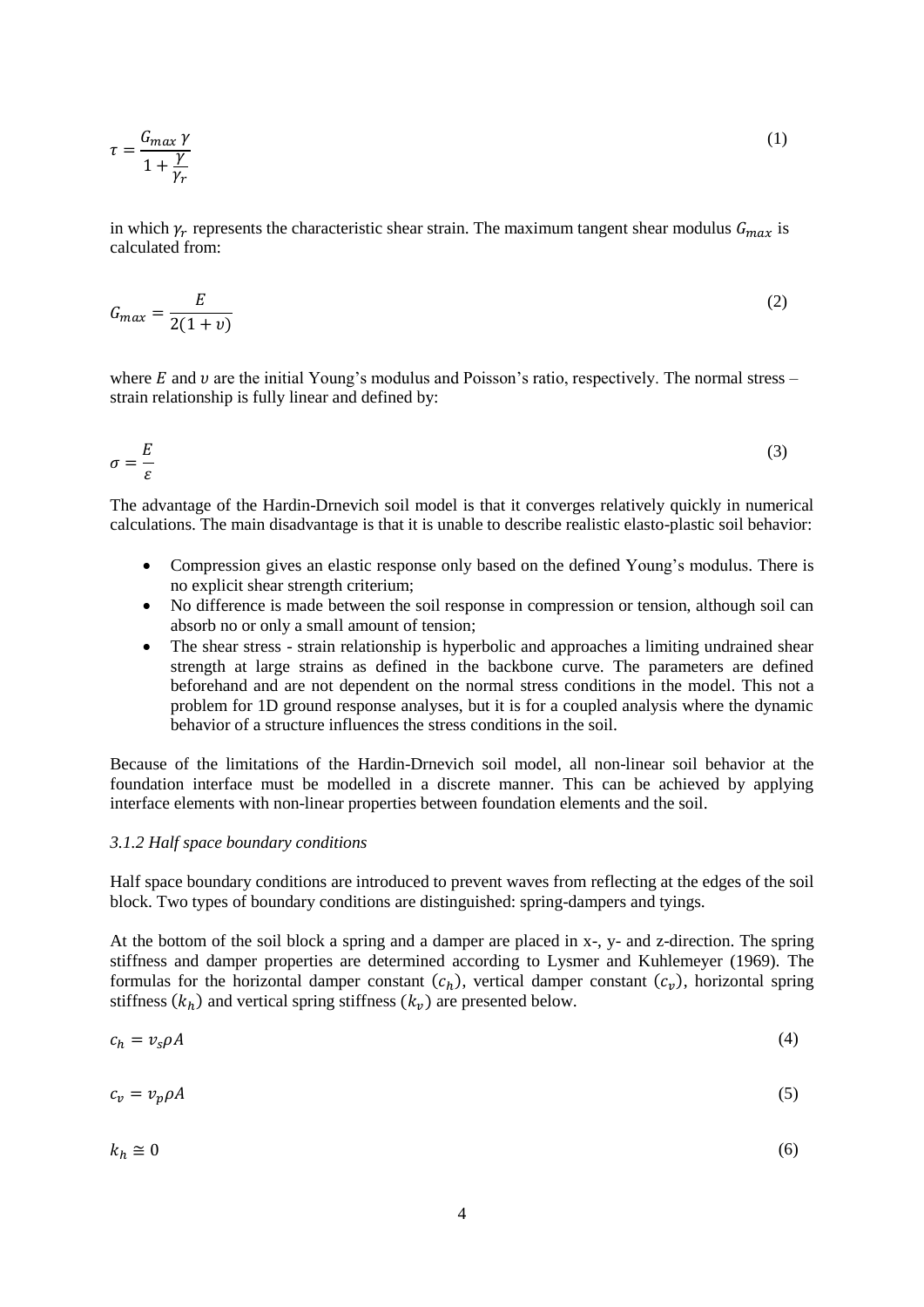$$
k_v = \frac{W}{\Delta_l}
$$

 $W = h g \rho A$ 

$$
(\mathbf{8})
$$

(9)

(7)

$$
\Delta_l = \frac{W}{\left(\frac{A}{\rho v_s^2 2\left(1 + \left(\frac{\rho v_p^2 - 2\rho v_s^2}{2\rho v_s^2 + 2(\rho v_p^2 - 2\rho v_s^2)}\right)\right)h}\right)}
$$

Where:

| $v_{\rm s}$ | shear wave velocity                          |
|-------------|----------------------------------------------|
| $v_p$       | pressure wave velocity                       |
| ρ           | average density of the soil block            |
| A           | area of the soil block                       |
| W           | weight of the soil block                     |
| h           | height of the soil block                     |
| g           | gravity constant                             |
|             | deformation of the soil below the soil block |
|             |                                              |

A tying is a feature in DIANA that links the displacements of a master node to the displacement of a single or multiple slave nodes. The models in DIANA have limited dimensions, typically 100m by 100m. It is assumed that shear and pressure waves have a constant propagation within this area. All nodes at the edge of soil block are tied for each mesh layer in x-, y- and z-direction. This is illustrated in [Figure 2.](#page-4-0) The edges of the soil block are modelled at least 25 meters from the outer edges of the object. This is a sufficient distance to allow waves, caused by the kinematic interaction between the structure and the soil, to attenuate before returning to the building.



Figure 2. Schematic mesh configuration on the soil block with tied outer nodes.

#### <span id="page-4-0"></span>*3.1.3 Dynamic earthquake load*

The dynamic earthquake load is introduced at the bottom of the soil block, at the same node where the springs and dampers are connected. The load is applied as forces that consist of a velocity  $\dot{u}_h(t)$  and  $u<sub>v</sub>(t)$  times a damper constant  $c<sub>h</sub>$  and  $c<sub>v</sub>$ . Both are scaled with the peak acceleration at bedrock level  $a_{a,ref}$ . The formulas are given below.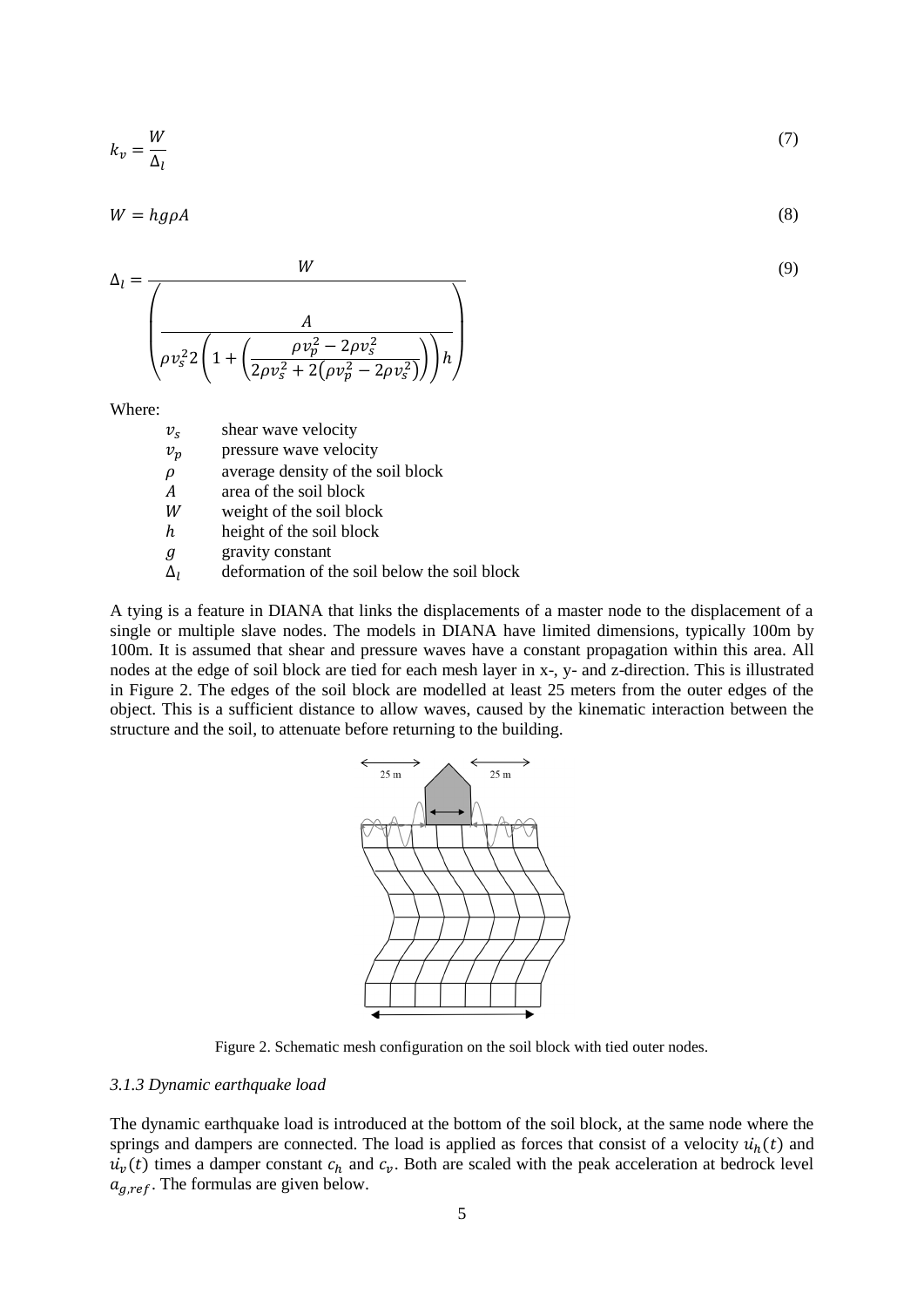$$
F_h(t) = a_{g,ref} c_h u_h(t) \tag{10}
$$

$$
F_v(t) = a_{g,ref} c_v \dot{u}_v(t) \tag{11}
$$

# *3.1.4 Mesh configuration of the soil block*

The mesh of the soil consists of cubic solid elements. In horizontal direction, the mesh size of the soil is 1.0 m by 1.0 m. In vertical direction, the size depends on the soil type. Softer soils need a finer mesh to describe the propagation of shear waves. Typically, the vertical mesh size is between 0.5 m and 2.0 m. This is a very coarse mesh configuration for a soil block, but considered acceptable. Verification analyses have shown that the DIANA ground response corresponds with the ground response in other packages like Plaxis and Deepsoil.

Triangular and trapezium shaped elements are avoided. They behave slightly stiffer than cubic shaped elements, which can result in a higher local strain. When this strain exceeds the maximum of the defined stress strain curve, it causes numerical divergence and the analyses will fail.

The coarse mesh of cubic shaped elements helps to make the complex NLTH analyses more stable and reduces computation time to about a week.

### *3.1.5 Embedded effects*

Most objects analyzed with DIANA are embedded in the soil. It is complicated to include these embedded effects into the Hardin Drnevich soil model. The linear elastic model is not able to model failure. Also, it is hard to generate a mesh of solid elements that align with the mesh of the structure that consists of shell elements. Therefore, the soil block is modelled to the level of the bottom of the foundation beam or foundation strip and the surrounding soil is replaced with a uniform surface load. The passive soil pressure against the sides of the foundation is neglected. This is based on engineering judgement. This approach is considered valid to a depth of maximum 2 m. For basements, an alternative solution is required.

### *3.2 Soil-structure interaction*

For some soil-structure interaction effects, there is a difference between shallow and pile foundations. Other effects, such as radiation damping, were discussed earlier.

### *3.2.1 Shallow foundations*

To overcome the intrinsic limitations of the Hardin Drnevich soil constitutive model, discrete nonlinearity is added by means of an interface between the soil and the foundation slab.

A foundation slab consists of shell elements with an average dimension of 0.3 m. The coarse mesh of the soil and the mesh of the foundation slab are connected with tyings. The 3D soil block has a maximum thickness of 5m to limit computation times. The interface is located between the tyings and the mesh of the foundation slab. This is illustrated in [Figure 3.](#page-6-0)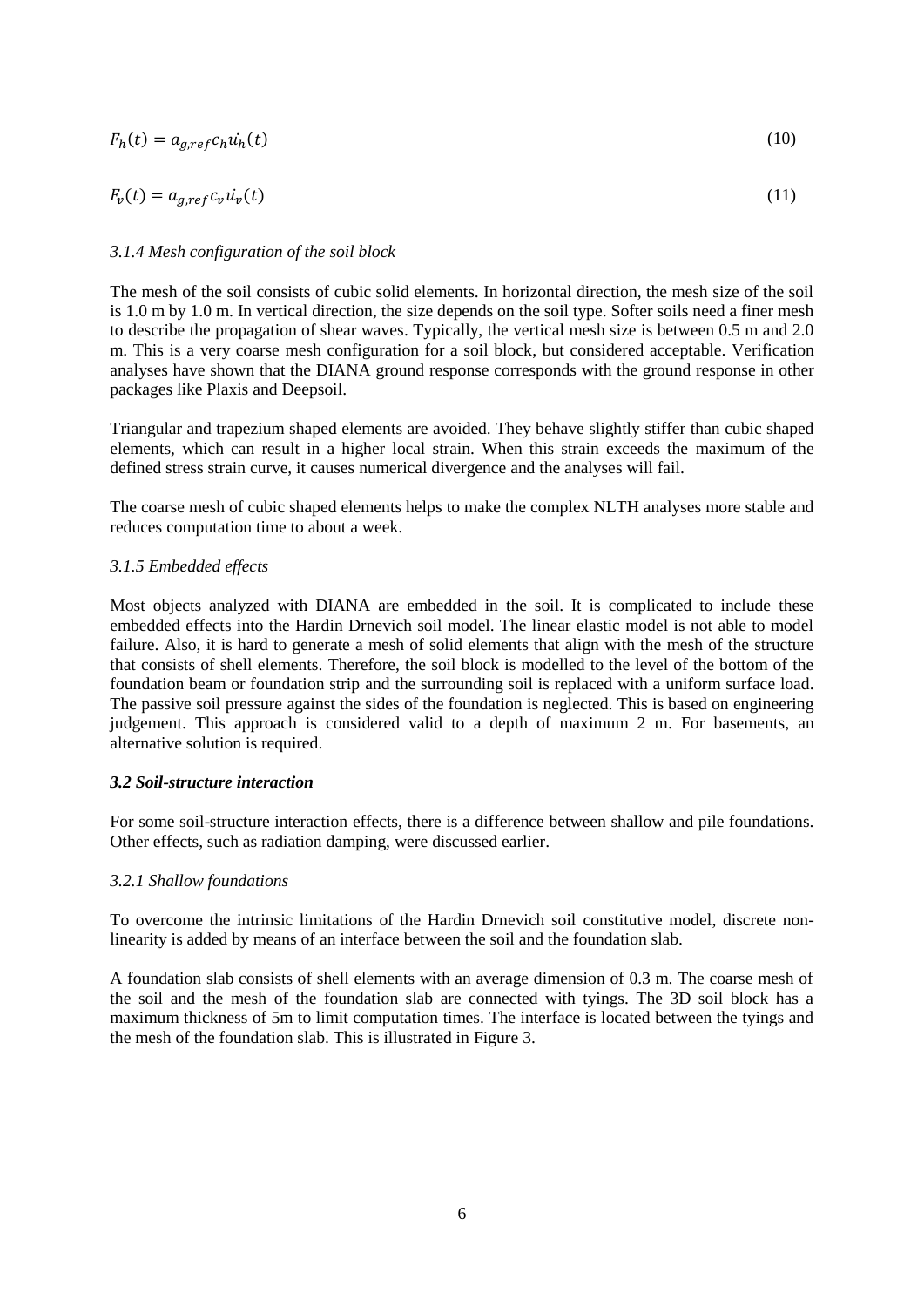

Figure 3. Mesh configuration shallow foundations in DIANA

<span id="page-6-0"></span>The specified interface properties are critical to the behavior of the shallow foundation. The interface must be able to describe non-linear plastic behavior in vertical direction. In horizontal direction, the interface must have a coulomb friction resistance depending on the vertical stress level.

In vertical direction, the maximum stress is equal to the maximum bearing capacity. The tension capacity of the foundation slab is almost equal to zero. The stiffness  $(k)$  is determined based on the target that the natural frequency, at which the building behaves as a one-degree-of-freedom system, must be higher than 50 Hz in horizontal and vertical direction. At that frequency, the energy in the signal is approximately equal to zero. There is no physical explanation for the interface stiffness. The only purpose of the interface is to limit the bearing capacity of the foundation. The higher stiffness is applied to eliminate numerical noise.

$$
k = m(50 \cdot 2\pi)^2
$$

Where  $m$  represents the mass of the building.

The interface behaves linearly elastic until it reaches the failure stress level. For smaller strains, the interface does not include hysteretic material damping. Therefore, 5% Rayleigh damping between 0.1 Hz and 30.0 Hz is added to the interface. Because this is a model for direct analyses, base-slab averaging is automatically included in the model.

Stress displacement behavior of the soil, the interface and the combined behavior are illustrated in [Figure 4.](#page-6-1)



<span id="page-6-1"></span>Figure 4. Stress displacement behavior of the soil, the interface and the combined behavior.

 $(12)$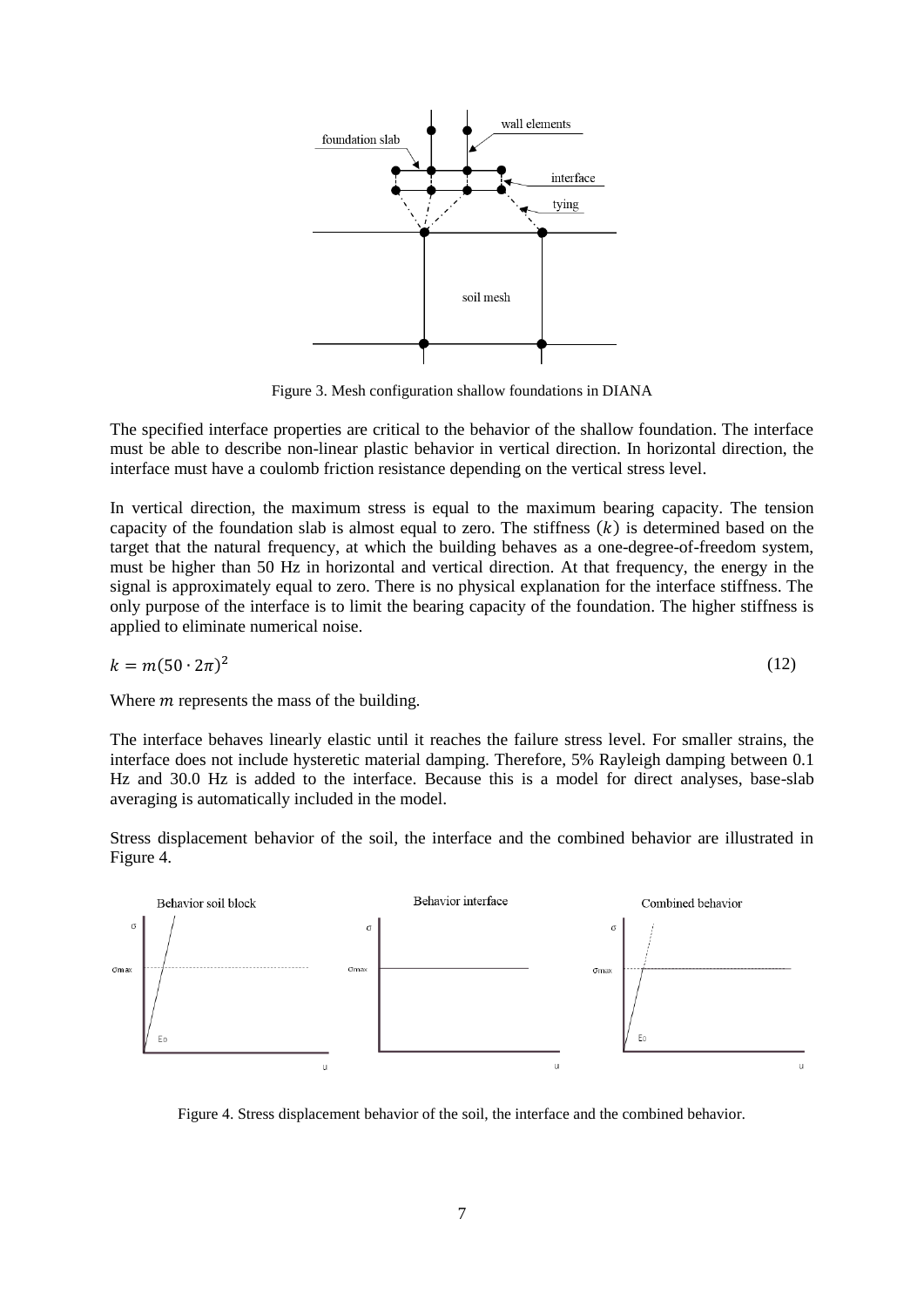#### *3.2.2 Pile foundations*

Piles in DIANA are modelled with embedded reinforcement elements. These are interface elements that assign their properties to the elements they cross. One of the biggest advantages of embedded elements is that they do not need to align with the mesh of the soil. This makes the coarse mesh possible, which saves computation time and leads to a more stable analysis. A disadvantage is that these elements are not able to describe the non-linear behavior of a concrete pile. Like shallow foundations, pile foundations also require a discrete non-linearity. It would be desirable to create an interface around the pile that can describe non-linear plastic behavior, but this feature was not available in DIANA. Therefore, a simplified configuration was achieved with springs between the top of the pile and the foundation beam. The bottom of the pile is tied in vertical direction to its actual pile tip level. The pile configuration in DIANA is illustrated in [Figure 5.](#page-7-0)



Figure 5. Schematization pile modelling in DIANA.

<span id="page-7-0"></span>The piles are not modelled over their complete length. At a depth of 20 times the diameter of the pile the rotations due to inertial forces from the building are approximately zero. Therefore, the 3D soil block has a thickness of 20 times the diameter of the pile. At deeper levels, earthquakes can cause damage to piles as well, but DIANA does not allow the modelling of these kinematic interaction effects yet.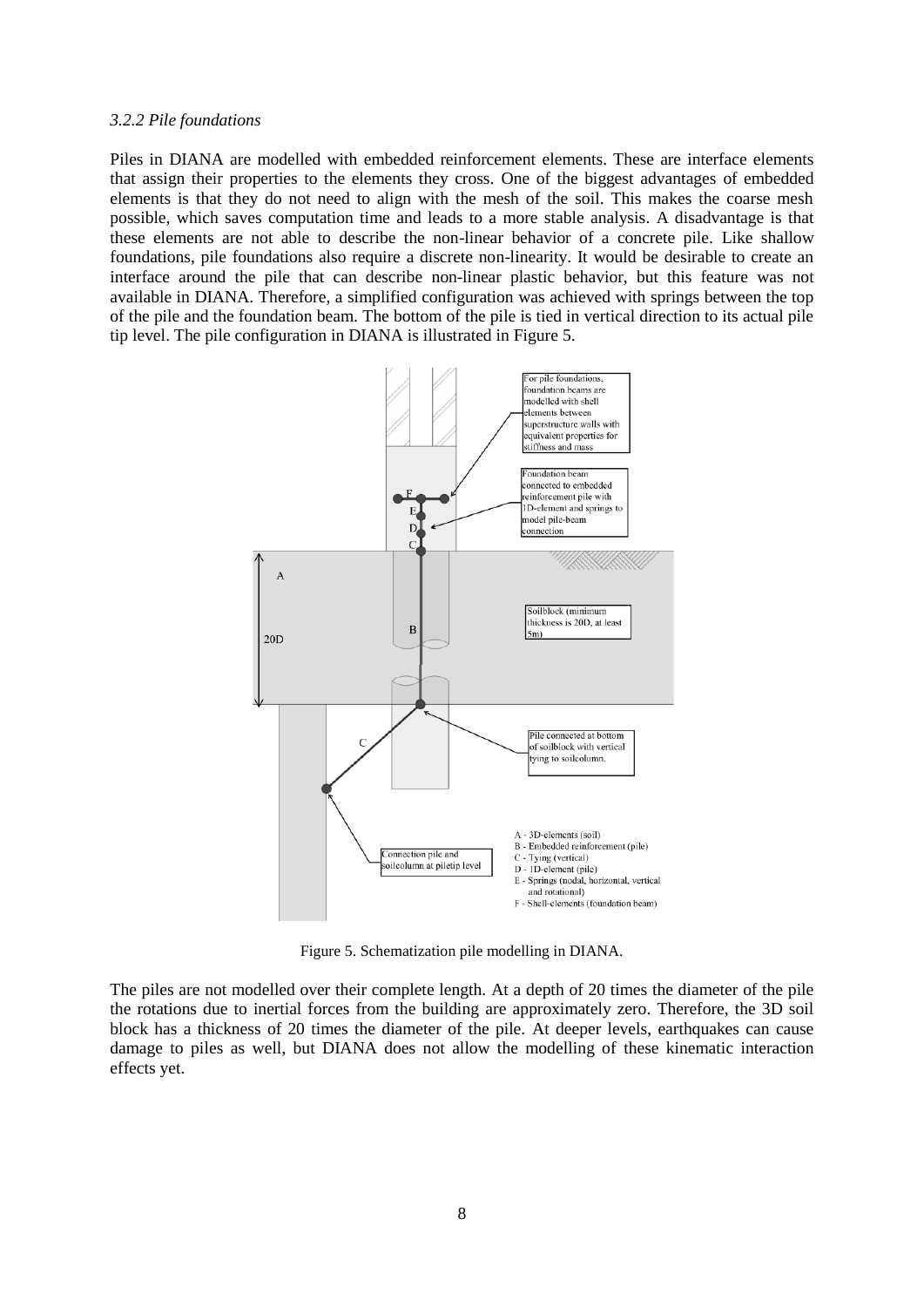

Figure 6. Four failure mechanism for pile foundations during earthquake loading.

<span id="page-8-0"></span>The springs at the top of the pile have a vertical and horizontal component and are named  $f_{\text{crit}}$ , where 'crit' represents the critical value at which the spring behaves perfectly plastic. The spring is able to dissipate energy via hysteretic loops, but for smaller strains a damping factor of 5% for material damping is included. In vertical direction, the maximum bearing capacity is based on the undrained soil strength, including strength degradation and liquefaction effects. Potential buckling effects of the pile are not included in the model. For lateral loading, four failure mechanisms are considered, as illustrated in [Figure 6.](#page-8-0) Prior to the NLTH analyses, the governing failure mechanism is determined. The force needed for this failure mechanism is the critical value of the  $f_{\text{crit}}$  spring.

# **4. SSI RESULTS OF NLTH ANALYSES**

The results of two objects analyzed with a NLTH analysis are discussed.

### *4.1 Specification of case objects*

<span id="page-8-1"></span>[Table 1](#page-8-1) provides specifications of these objects and [Figure 7](#page-9-0) shows their 3D models. In this paper, the result of one input motion are evaluated. During the actual analyses, seven signals are applied to obtain the behavior of the structure.

|                                | Object 1                | Object 2                |
|--------------------------------|-------------------------|-------------------------|
| Foundation type                | Shallow                 | Piles                   |
| $A_{\text{erff}}[g]^*$         | 0.36                    | 0.12                    |
| Number of stories              | 3                       | 1                       |
| Material load bearing walls    | Unreinforced<br>masonry | Unreinforced<br>masonry |
| Number of signals              |                         | 7                       |
| Duration earthquake signal [s] | 10.0                    | 10.0                    |

Table 1. Specification of objects analyzed with NLTH analyses (NPR 9998:2015)

\* EUROCODE 8: AgR (NEN-EN 1998-1 2015)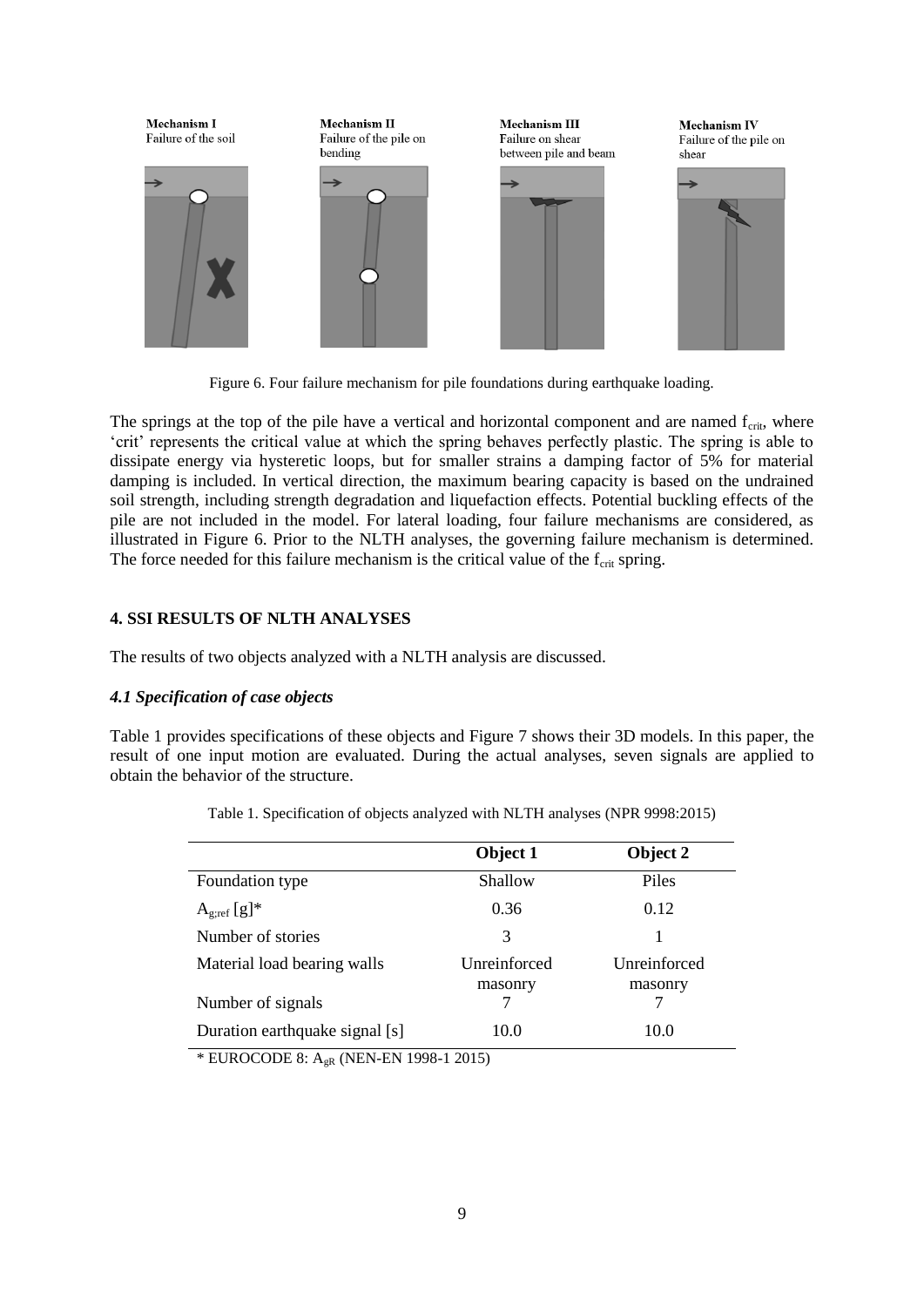

<span id="page-9-0"></span>Figure 7. 3D models of objects analyzed with NLTH analyses: Object 1 (left), Object 2 (right).

# The soil properties for both objects are given in

[Table 2](#page-9-1) and [Table 3.](#page-10-0) The properties are for upper bound analyses, because this situation is governing for the structure in most cases. The results in this paper are also for upper bound analyses. During the actual retrofit studies, lower bound and best estimate analyses are also considered. The unified time signal in x-direction is shown in [Figure 8.](#page-10-1)

<span id="page-9-1"></span>

| <b>Top level</b><br>[m]                    | <b>Bottom</b><br>level [m] | <b>Description</b> | Weight<br>[kN/ $m^3$ ] | $v_s^{(1)}$<br>[m/s] | $G_0^{(1)}$<br>$[N/m^2]$ | $\nu^{(1)}$<br>$[\cdot]$ | $F^{(1)}$<br>$[N/m^2]$ |
|--------------------------------------------|----------------------------|--------------------|------------------------|----------------------|--------------------------|--------------------------|------------------------|
| 0.0                                        | $-1.5$                     | Clay               | 16.6                   | 98                   | $1.63E + 07$             | 0.4979                   | $4.87E + 07$           |
| $-1.5$                                     | $-4.0$                     | Clay               | 15.1                   | 104                  | $1.67E + 07$             | 0.4976                   | $4.98E + 07$           |
| $-4.0$                                     | $-9.25$                    | Clay               | 15.0                   | 124                  | $2.35E+07$               | 0.4966                   | $7.02E + 07$           |
| $-9.25$                                    | $-12.75$                   | Sand               | 17.1                   | 190                  | $6.29E+07$               | 0.4918                   | $1.88E + 08$           |
| $-12.75$                                   | $-16.5$                    | Sand               | 18.4                   | 253                  | $1.20E + 08$             | 0.4854                   | $3.57E + 08$           |
| $-16.5$                                    | $-21.0$                    | Sand               | 20.3                   | 340                  | $2.39E + 08$             | 0.4729                   | $7.04E + 08$           |
| $-21.0$                                    | $-25.5$                    | Sand               | 21.1                   | 395                  | $3.36E + 08$             | 0.4627                   | $9.81E + 08$           |
| $-25.5$                                    | $-30.0$                    | Sand               | 19.9                   | 368                  | $2.75E + 08$             | 0.4680                   | $8.06E + 08$           |
| $(1)$ : Upper bound values (NPR 9998:2015) |                            |                    |                        |                      |                          |                          |                        |

Table 2. Soil Properties for HD-model for Object 1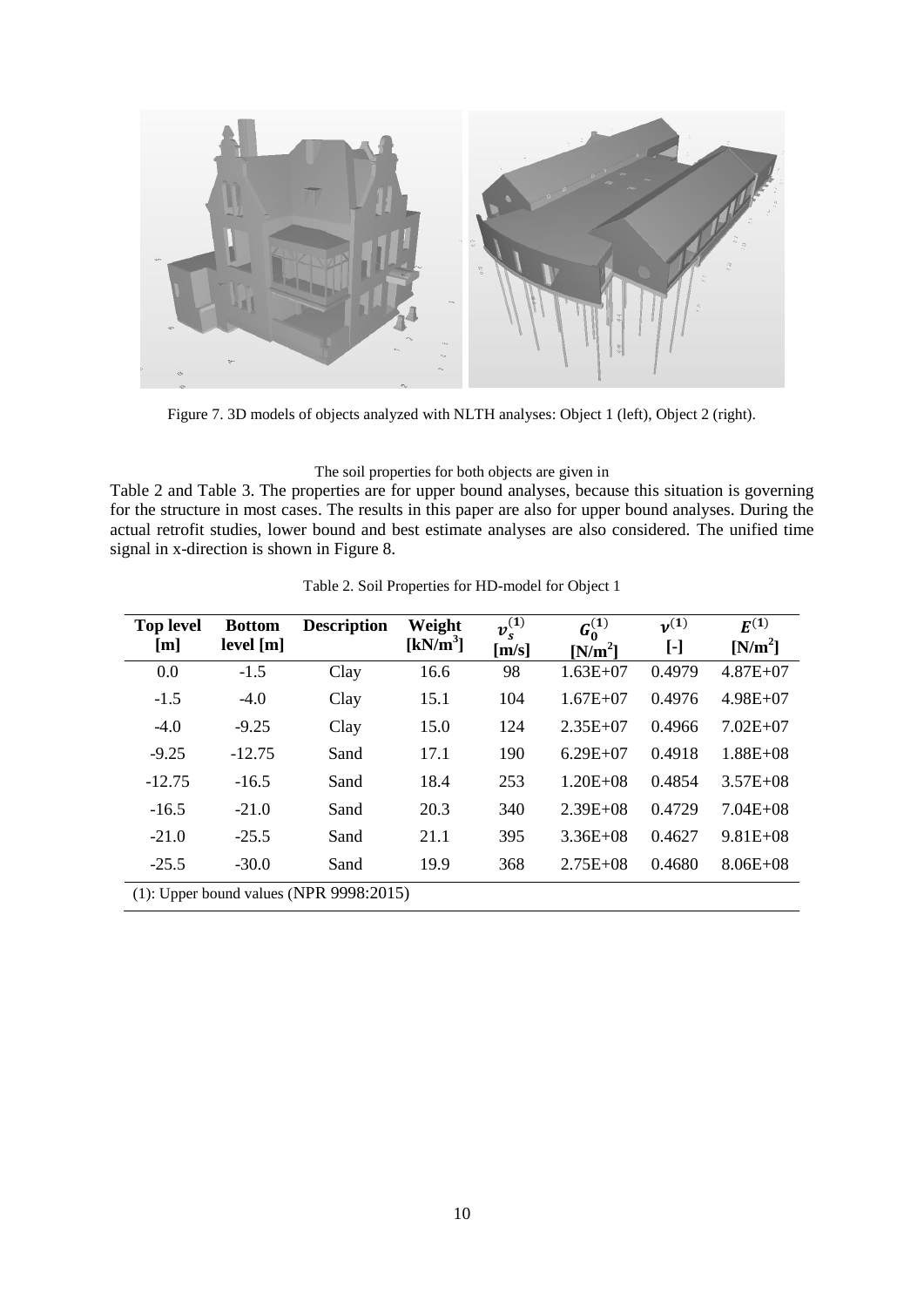<span id="page-10-0"></span>

| <b>Top level</b><br>[m]                    | <b>Bottom</b><br>level [m] | <b>Description</b> | Weight<br>[kN/m <sup>3</sup> ] | $v_s^{(1)}$<br>[m/s] | $G_0^{(1)}$<br>$[N/m^2]$ | $\nu^{(1)}$<br>$[\cdot]$ | $\mathbf{F}^{(1)}$<br>$[N/m^2]$ |
|--------------------------------------------|----------------------------|--------------------|--------------------------------|----------------------|--------------------------|--------------------------|---------------------------------|
| 0.0                                        | $-1.0$                     | Clay               | 16.3                           | 91                   | $1.37E + 07$             | 0.4982                   | $4.12E + 07$                    |
| $-1.0$                                     | $-1.5$                     | Clay               | 17.6                           | 124                  | $2.77E + 07$             | 0.4966                   | $8.29E + 07$                    |
| $-1.5$                                     | $-2.25$                    | Sand               | 19.0                           | 200                  | $7.76E + 07$             | 0.4910                   | $2.31E+07$                      |
| $-2.25$                                    | $-12.0$                    | Sand               | 18.7                           | 247                  | $1.16E + 08$             | 0.4861                   | $3.45E + 08$                    |
| $-12.0$                                    | $-18.25$                   | Sand               | 19.4                           | 293                  | $1.70E + 08$             | 0.4802                   | $5.03E + 08$                    |
| $-18.25$                                   | $-23.75$                   | Loam               | 18.7                           | 261                  | $1.30E + 08$             | 0.4844                   | $3.86E + 08$                    |
| $-23.75$                                   | $-30.0$                    | Sand               | 20.3                           | 371                  | $2.85E + 0.8$            | 0.4674                   | $8.37E + 08$                    |
| $(1)$ : Upper bound values (NPR 9998:2015) |                            |                    |                                |                      |                          |                          |                                 |

Table 3. Soil Properties for HD-model for Object 2



Figure 8. Time signal in x-direction. (NPR 9998:2015)

#### <span id="page-10-1"></span>*4.2 Comparison between earthquake responses*

A period shift and reduction of the base shear is a good indication of inertial SSI effects. Similarly, the response of the base of a building to an earthquake, compared with the far field response, provides an indication of SSI effects in an NLTH analysis.

[Figure 9](#page-11-0) and [Figure 10](#page-11-1) show the responses to an earthquake signal at multiple nodes in the NLTH analysis for Objects 1 and 2 respectively. The response spectra are generated with a damper constant of 5% of the critical damping. The dotted line describes the far field response. This is a point where the structure has no influence on the response. In the DIANA models, this is a point at the edge of the soil block. The dashed and the continuous lines represent locations at the edge of the building, at ground level and at foundation level respectively. The differences between these two spectra show the effects of the interfaces and springs, as described in Section 3.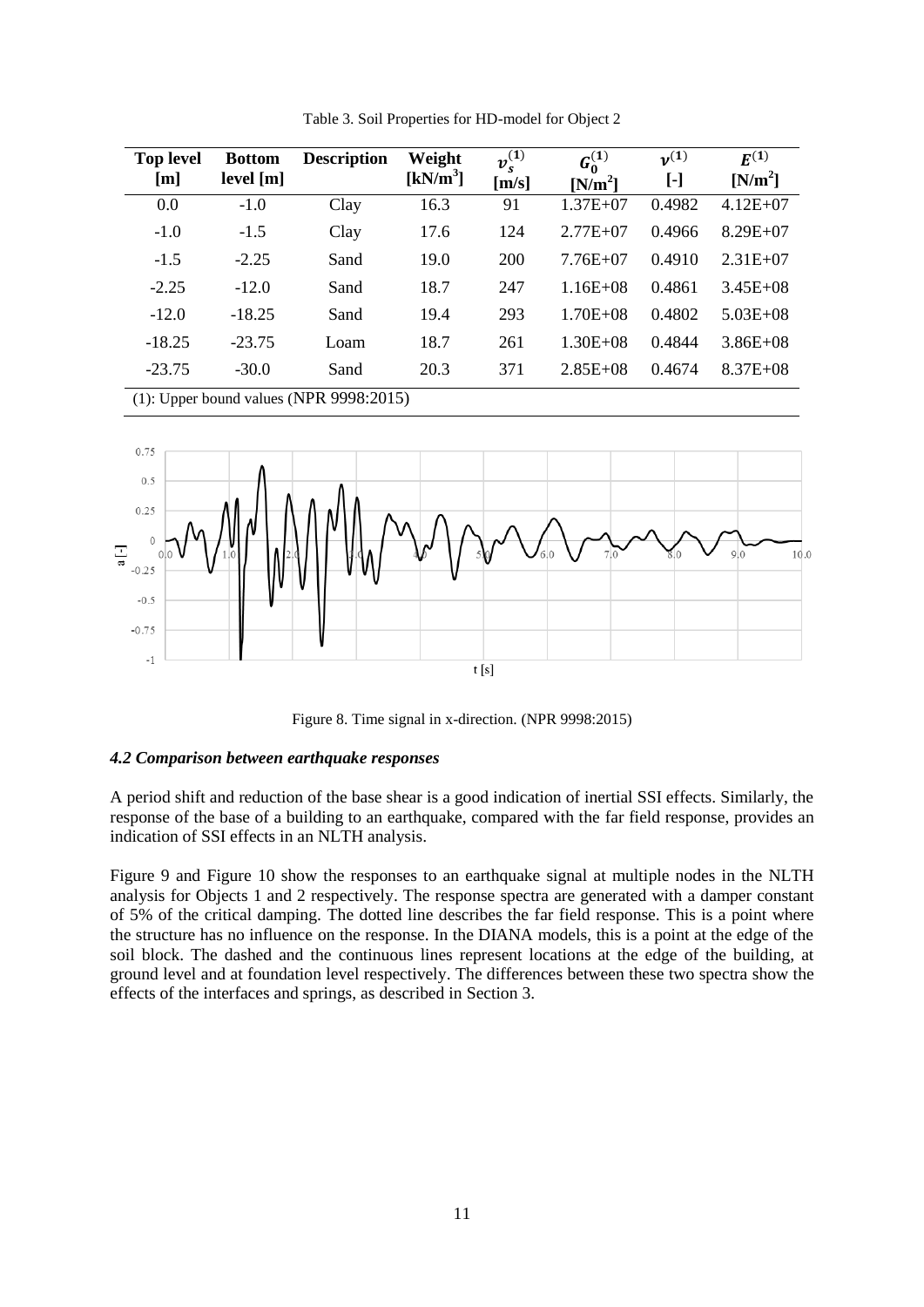

Figure 9. Response spectra Object 1 in x-direction (left), y-direction (middle) and z-direction (right)

<span id="page-11-0"></span>

<span id="page-11-1"></span>Figure 10. Response spectra Object 2 in x-direction (left), y-direction (middle) and z-direction (right).

Object 1 shows a slight period shift. In horizontal direction and for smaller periods the response of the building is lower than the far field response. In vertical direction, there are differences between the continuous and the dashed lines. This indicates that a part of the interface reached its critical limit. For a near collapse situation, failure of the foundation can be acceptable if the forces can be redistributed.

The response spectra of Object 2 are closer together. There is no noticeable period shift and almost no damping. This means that the response of the building is almost the same as the far field response. This might be due to the fact that the intensity of the input signal is a lot smaller than for Object 1. In addition, Object 2 is lighter than Object 1. The heavier the structure, the larger the inertial effects.